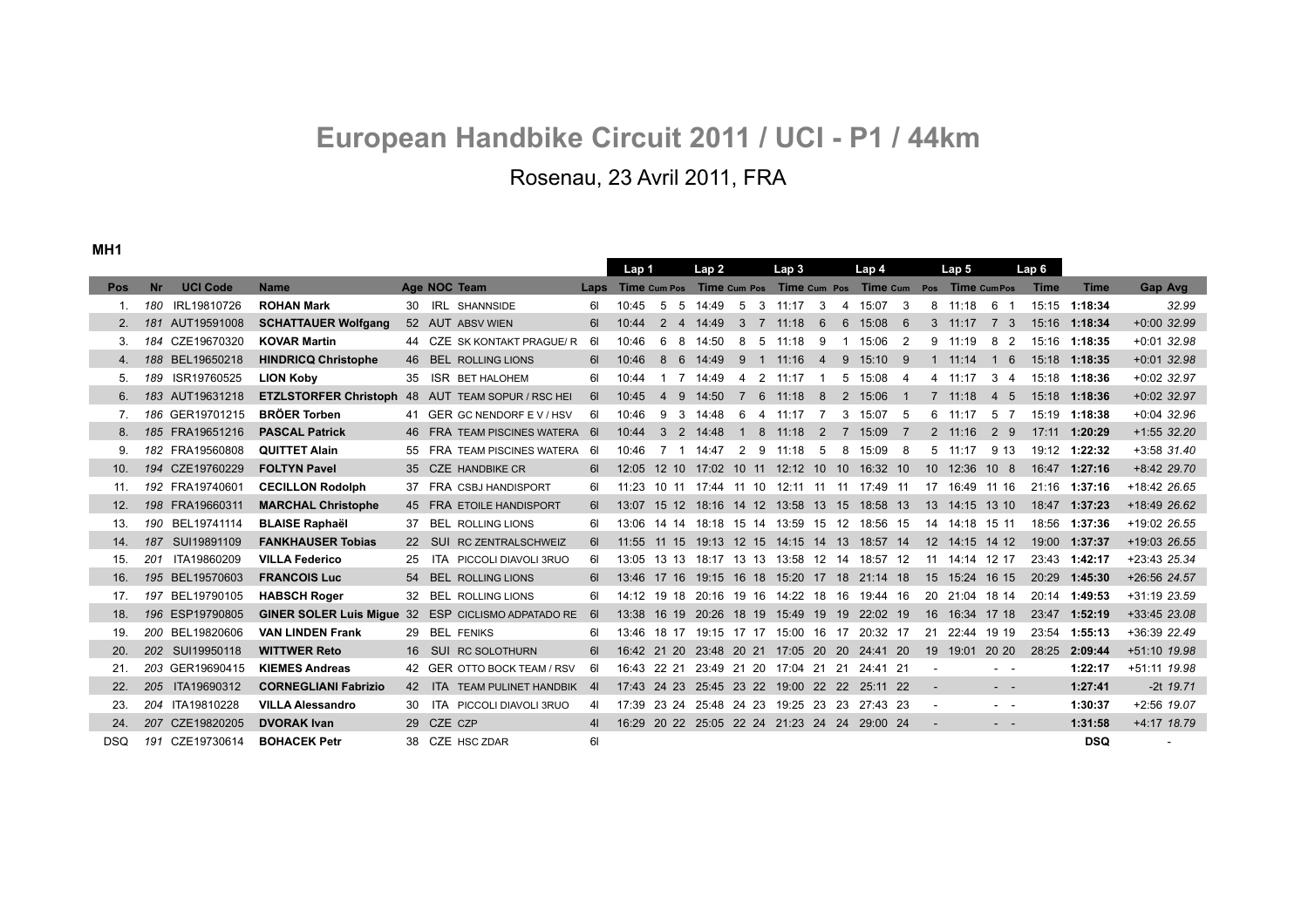|     |           |                 |                            |     |                                 |           | Lap 1 |                      | Lap 2 |                 | Lap <sub>3</sub>                                                      |           | Lap 4                              |                |                | Lap 5          |             | Lap 6 |               |               |
|-----|-----------|-----------------|----------------------------|-----|---------------------------------|-----------|-------|----------------------|-------|-----------------|-----------------------------------------------------------------------|-----------|------------------------------------|----------------|----------------|----------------|-------------|-------|---------------|---------------|
| Pos | <b>Nr</b> | <b>UCI Code</b> | <b>Name</b>                |     | Age NOC Team                    |           |       |                      |       |                 | Laps Time: um 'os Time: um 'os Time: um Pos Time: um Pos Time: um 'os |           |                                    |                |                |                |             | Time  | <b>Time</b>   | Gap Avg       |
| 1.  |           | 103 ITA19730603 | <b>PODESTA Vittorio</b>    |     | 38 ITA ZP HANDCYCLING TEAM      | 61        | 8:48  |                      |       | 1 18 12:46 3 11 |                                                                       |           | $9:13 \quad 8 \quad 1 \quad 12:26$ | $\overline{1}$ | $\overline{1}$ | $9:16$ 1 1     |             | 12:59 | 1:05:30       | 39.57         |
| 2.  |           | 92 GER19730712  | <b>KNECHT Tobias</b>       |     | <b>GER OTTO BOCK TEAM</b>       | 61        | 8:48  | 2 19                 |       | 12:46 6 13      |                                                                       |           | $9:14$ 13 2 12:30 2                |                | 13             |                | $9:31$ 13 2 |       | 13:27 1:06:19 | $+0:49$ 39.08 |
| 3.  |           | 107 GER19640809 | <b>WEBER Max</b>           |     | 47 GER TEAM GERMANY             | 61        |       | 8:52 13 8 12:43 14 6 |       |                 | 9:11                                                                  | 9         | 5 12:33                            | $\overline{7}$ | 6              | 9:27           | 3 5         |       | 13:31 1:06:20 | $+0:50$ 39.07 |
| 4.  |           | 104 ITA19670719 | <b>CECCHETTO Paolo</b>     | 44  | ITA TEAM PULINET HANDBIK        | <b>61</b> | 8:49  | 5 16                 |       | 12:45 5 7       |                                                                       |           | 9:11  4  8  12:34  5               |                | 8              | 9:27           | 6 4         |       | 13:31 1:06:20 | $+0:50$ 39.07 |
| 5.  |           | 109 BEL19720703 | DE NEVE Jurgen             | 39  | <b>BEL BEST OF EUROPE</b>       | 61        | 8:54  | 19 3                 |       | 12:41 12 9      |                                                                       | $9:12$ 12 | 6 12:34 12                         |                | 7              |                | $9:27$ 11 3 | 13:30 | 1:06:21       | $+0:51$ 39.06 |
| 6.  |           | 102 GBR19630811 | <b>WICKHAM Rob</b>         | 48  | <b>GBR TEAM BROMAKIN</b>        | 61        | 8:51  | 8 11                 |       | $12:44$ 8 3     |                                                                       |           | 9:10 2 11 12:35 6                  |                | 10             |                | $9:28$ 7 6  |       | 13:35 1:06:24 | $+0:54$ 39.03 |
| 7.  |           | 114 GER19600321 | <b>MICHELBERGER Josef</b>  | 51  | <b>GER GC NENDORF</b>           | 61        | 8:51  |                      |       | 9 12 12:44 11 5 | 9:11                                                                  | 7         | 9 12:35                            | - 9            | 4              | 9:26           | 47          | 13:35 | 1:06:24       | $+0:54$ 39.03 |
| 8.  |           | 98 SUI19580128  | <b>FREI Heinz</b>          | 53  | <b>SUI TEAM SOPUR</b>           | 61        |       | 8:54 18 2 12:40 4 14 |       |                 | 9:15                                                                  |           | 14 4 12:32 13                      |                | $\overline{2}$ | 9:25           | 2 8         | 13:37 | 1:06:25       | $+0:55$ 39.02 |
| 9.  |           | 93 FRA19740909  | <b>FRANEK David</b>        | 37  | FRA STADE FRANÇAIS PARIS        | 61        | 8:50  |                      |       | 7 17 12:45 15 1 | 9:08                                                                  |           | 1 10 12:35                         | - 3            | 11             | 9:29 10 9      |             |       | 13:43 1:06:34 | +1:04 38.94   |
| 10. |           | 100 SUI19690928 | <b>WEBER Lukas</b>         | 42  | SUI RC ZÜRICH                   | 6I        | 8:48  | 3 14                 | 12:45 | $1 12$          |                                                                       | 9:14 10   | 3 12:32 4                          |                | 12             | 9:30 12 31     |             |       | 14:28 1:07:19 | +1:49 38.50   |
| 11. |           | 120 GBR19660331 | <b>MADDEN Chris</b>        | 45  | <b>GBR DRAFT UK</b>             | 61        | 8:49  | 6 15                 | 12:45 | 7 10            |                                                                       | $9:13$ 11 | 7 12:34 10                         |                | 5              | 9:26           | 844         | 15:25 | 1:08:15       | $+2:45$ 37.97 |
| 12. |           | 117 FRA19810518 | <b>DECLERCK Sébastien</b>  | 30  | FRA DUNKERQUE LITTORAL C 61     |           |       |                      |       |                 | 8:51 10 13 12:45 16 2 9:09                                            |           | 5 14 13:34 14                      |                | 39             | 11:05 14 41    |             |       | 14:57 1:10:24 | +4:54 36.82   |
| 13. |           | 96 FRA19610319  | <b>SZESNY Richard</b>      | 50  | FRA ASHPA STRASBOURG            | 61        |       | 8:52 14 9            |       |                 | 12:44 18 15 10:01 16 36 14:07 16                                      |           |                                    |                |                | 35 10:36 15 13 |             |       | 14:03 1:10:25 | +4:55 36.80   |
| 14. |           | 95 CZE19870630  | <b>TOMANEK Jan</b>         |     | CZE CK WINDOR'S PRIBRAM         | 61        |       |                      |       |                 | 8:52 12 10 12:44 17 16 10:01 17 35 14:07 15                           |           |                                    |                |                | 37 10:37 17 16 |             |       | 14:03 1:10:27 | +4:57 36.79   |
| 15. |           | 111 FRA19750415 | <b>LERAY Gregory</b>       | 36  | FRA ROAD RUNNER HS              | 61        |       |                      |       |                 | 8:53 17 7 12:42 13 17 10:01 15 37 14:08 17                            |           |                                    |                |                | 36 10:36 16 19 |             |       | 14:05 1:10:28 | +4:58 36.78   |
| 16. |           | 101 SUI19661206 | <b>GILGEN Luca</b>         | 45  | <b>SUI GP TICINO</b>            | 61        | 8:49  |                      |       |                 | 4 31 14:16 19 26 10:26 24 16 13:41 22                                 |           |                                    |                |                | 15 10:18 20 14 |             |       | 14:03 1:11:34 | +6:04 36.22   |
| 17. |           | 106 FRA19680614 | <b>NARCE Ludovic</b>       | 43  | FRA CSBJ HANDISPORT             | 61        |       | $8:53$ 15 6          |       |                 | 12:42 9 38 10:46 18 38 14:49 19                                       |           |                                    |                |                | 24 10:20 23 11 |             |       | 14:02 1:11:34 | $+6:04$ 36.21 |
| 18. |           | 112 FRA19610912 | <b>MOYSES Patrick</b>      | 50  | FRA TEAM SOPUR / ASF MUL        | <b>61</b> |       |                      |       |                 | 9:08 21 26 13:58 24 21 10:24 23 21 13:42 23                           |           |                                    |                |                | 20 10:19 24 12 |             |       | 14:02 1:11:35 | $+6:05$ 36.21 |
| 19. |           | 128 CZE19731031 | <b>ANTAL Vaclav</b>        | 38  | <b>CZE HANDBIKE CR</b>          | 61        |       |                      |       |                 | 9:25 27 22 13:40 23 27 10:26 27 22 13:42 27                           |           |                                    |                |                | 21 10:19 27 10 |             |       | 14:02 1:11:36 | +6:06 36.20   |
| 20. |           | 97 FRA19721121  | <b>MASSARD Stéphane</b>    | 39  | FRA TEAM PISCINES WATERA 61     |           |       |                      |       |                 | 9:09 24 27 13:58 28 20 10:24 26 19 13:41 25                           |           |                                    |                |                | 18 10:19 25 17 |             |       | 14:04 1:11:37 | $+6:07$ 36.19 |
| 21. |           | 157 CZE19770820 | <b>SISKA Michal</b>        | 34  | CZE NUTREND SPECIALIZED         | - 61      |       |                      |       |                 | 9:25 28 21 13:39 21 22 10:24 20 17 13:41 20                           |           |                                    |                |                | 16 10:18 19 21 |             |       | 14:06 1:11:37 | +6:07 36.19   |
| 22. |           | 119 GER19630727 | <b>FIEDLER Tobias</b>      | 48  | <b>GER SB ROSENHEIM / RSLC</b>  | 61        |       |                      |       |                 | 9:08 22 28 13:58 27 18 10:23 19 24 13:43 24                           |           |                                    |                |                | 23 10:20 26 18 |             |       | 14:04 1:11:38 | +6:08 36.18   |
| 23. |           | 113 ITA19750223 | <b>DI BARI Saverio</b>     | 36  | <b>ITA SPORTABILI ALBA</b>      | 61        |       |                      |       |                 | 9:08 23 25 13:56 20 23 10:24 22 15 13:40 18                           |           |                                    |                |                | 19 10:19 18 24 |             |       | 14:08 1:11:38 | $+6:08$ 36.18 |
| 24. |           | 121 GER19640524 | <b>NEUSKE Markolf</b>      | 47  | <b>GER TEAM PRO ACTIV / VFR</b> | 61        |       |                      |       |                 | 9:26 29 23 13:41 29 24 10:24 28 20 13:42 28                           |           |                                    |                |                | 22 10:19 28 15 |             |       | 14:03 1:11:38 | $+6:08$ 36.18 |
| 25. |           | 115 GER19530529 | <b>TEGELBECKERS Peter</b>  | 58  | GER PATERBORNER AHORN P. 61     |           |       |                      |       |                 | 9:25 26 24 13:41 26 19 10:23 20 18 13:41 21                           |           |                                    |                |                | 17 10:19 21 22 |             |       | 14:07 1:11:38 | $+6:08$ 36.18 |
| 26. |           | 130 BEL19730503 | <b>FELIES Nico</b>         |     | BEL MR BUTTON HANDBIKE T 6I     |           |       |                      |       |                 | 9:26 30 20 13:39 22 25 10:25 25 23 13:42 26                           |           |                                    |                |                | 14 10:17 22 23 |             |       | 14:07 1:11:39 | $+6:09$ 36.18 |
| 27. |           | 158 FRA19731022 | <b>TARSIM Riadh</b>        | 38  | FRA STADE FRANÇAIS PARIS        | - 61      |       |                      |       |                 | 9:41 36 35 14:18 35 30 10:33 31 31 13:54 29                           |           |                                    |                |                | 32 10:28 32 20 |             |       | 14:06 1:13:03 | +7:33 35.48   |
| 28. |           | 123 GBR19690518 | <b>CORPS-BELL Alistair</b> |     | 42 GBR HANDCYC. ASS UK          | 61        |       |                      |       |                 | 9:40 32 33 14:18 31 37 10:36 35 27 13:53 34                           |           |                                    |                |                | 26 10:27 30 28 |             |       | 14:09 1:13:04 | $+7:34$ 35.47 |
| 29. |           | 124 ITA19750221 | <b>CONFORTI Claudio</b>    | 36  | ITA TEAM MTB BEE AND BIK        | 61        |       |                      |       |                 | 9:40 34 34 14:18 33 33 10:35 34 29 13:53 31                           |           |                                    |                |                | 29 10:28 31 26 |             |       | 14:08 1:13:05 | $+7:35$ 35.46 |
| 30. |           | 162 GER19680722 | <b>REINMUTH Jörg</b>       | 43  | <b>GER TEAM REHABILITY</b>      | 61        |       | $9:40$ 32 33         |       |                 | 14:18 31 37 10:36 35 27 13:53 34                                      |           |                                    |                |                | 26 10:27 30 28 |             | 14:09 | 1:13:06       | +7:36 35.46   |
| 31. |           | 54 NED19540921  | <b>SLUIS Peter</b>         | 57  | NED WV HET STATION              | 61        | 9:41  |                      |       |                 | 35 38 14:19 36 31 10:35 36 26 13:52 32                                |           |                                    |                | 30             | 10:28 33 27    |             | 14:09 | 1:13:06       | $+7:36$ 35.45 |
| 32. |           | 159 SUI19631106 | <b>BOBST Hansruedi</b>     | 48  | <b>SUI RC SOLOTHURN</b>         | 61        | 9:51  | 40 30                |       |                 | 14:08 34 29 10:33 29 34 13:56 35                                      |           |                                    |                | 25             | 10:26 29 30    |             |       | 14:10 1:13:06 | +7:36 35.45   |
| 33. |           | 126 BEL19531513 | <b>DEMOULIN Christian</b>  | 56  | <b>BEL ROLLING LIONS</b>        | 61        | 9:40  |                      |       |                 | 33 36 14:18 32 32 10:35 32 32 13:54 33                                |           |                                    |                |                | 33 10:29       | 35 29       | 14:09 | 1:13:07       | +7:37 35.44   |
| 34. |           | 110 GER19580716 | <b>WEISS Siegfried</b>     | 53. | <b>GER RV EINHAUSEN</b>         | 61        |       |                      |       |                 | 9:40 33 36 14:18 32 32 10:35 32 32 13:54 33                           |           |                                    |                |                | 33 10:29 35 29 |             |       | 14:09 1:13:07 | +7:37 35.44   |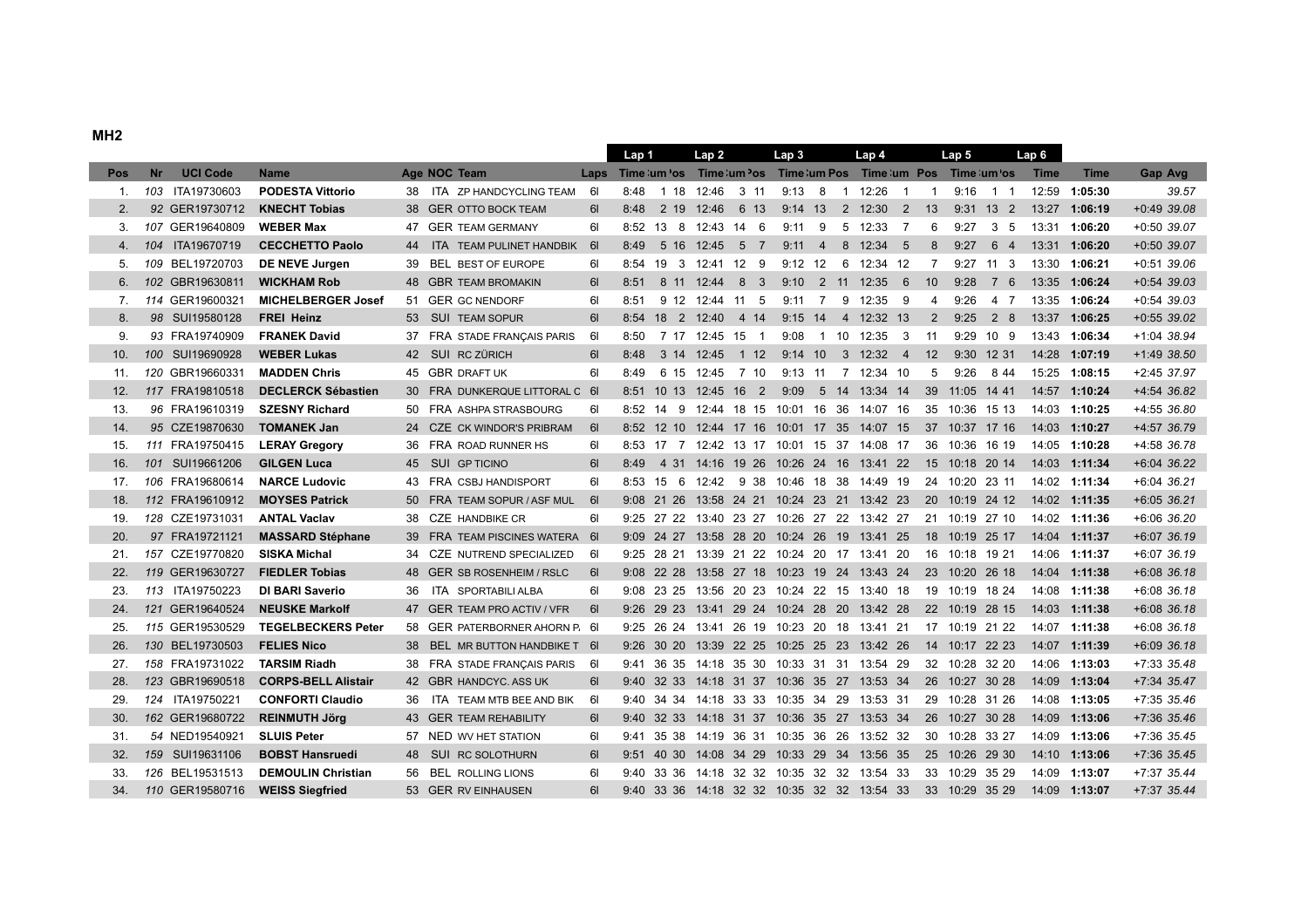| 35.        | 116 FRA19700205 | <b>LOMBARD David</b>             | 41 | FRA TEAM PISCINES WATERA 61                                 |           | 9:41 37 39 14:19 38 34 10:35 37 30 13:54 38                 |  |  |  |  | 28 10:28 37 25 | 14:08 1:13:08 | +7:38 35.44    |
|------------|-----------------|----------------------------------|----|-------------------------------------------------------------|-----------|-------------------------------------------------------------|--|--|--|--|----------------|---------------|----------------|
| 36.        | 148 SUI19700105 | <b>MARTI Albert</b>              | 41 | SUI RC WINERTHUR SCHAFFI 6I                                 |           | 9:42 39 32 14:17 37 28 10:32 30 33 13:56 36 27 10:28 36 43  |  |  |  |  |                | 15:03 1:14:01 | $+8:31$ 35.01  |
| 37.        | 137 ITA19730531 | <b>GRANELLINI Gianluigi</b>      | 38 | ITA TEAM PULINET HANDBIK 6I                                 |           | 9:42 38 40 14:19 39 36 10:36 38 25 13:52 37                 |  |  |  |  | 31 10:28 38 45 | 15:34 1:14:34 | +9:04 34.76    |
| 38.        | 135 GBR19770810 | <b>GODDARD Jimmy</b>             |    | 34 GBR UK                                                   | -61       | 9:39 31 37 14:18 30 35 10:36 33 28 13:53 30                 |  |  |  |  | 34 10:29 34 47 | 16:29 1:15:26 | $+9:56$ 34.35  |
| 39.        | 105 GER19700805 | <b>BÄUMANN Stefan</b>            |    | 41 GER PBTSV COTTBUS                                        | -61       | 8:53 16 5 12:42 10 4 9:11 6 13 12:35 11                     |  |  |  |  | 3 9:26 5 61    | 23:40 1:16:29 | +10:59 33.88   |
| 40.        | 149 GER19590718 | <b>BERNER Reinhard</b>           |    | 52 GER LIELER SPORTLIFE TEA                                 | <b>61</b> | 9:52 41 50 15:26 43 42 11:03 41 48 15:03 44                 |  |  |  |  | 41 11:06 42 32 | 14:33 1:17:05 | $+11:35$ 33.62 |
| 41.        | 136 GER19740114 | <b>GRABOSCH Peter</b>            |    | 37 GER GC NENDORF                                           | 61        | 9:20 25 53 15:56 40 43 11:03 39 46 15:03 40                 |  |  |  |  | 43 11:06 40 33 | 14:34 1:17:06 | +11:36 33.62   |
| 42.        | 160 BEL19750211 | <b>VAN DEN BRANDE Patrick 36</b> |    | <b>BEL THE SPIRI OF HANDBIK</b>                             | - 61      | 10:12 44 45 15:06 46 46 11:04 45 42 15:01 43                |  |  |  |  | 38 11:05 39 34 | 14:34 1:17:06 | $+11:36$ 33.62 |
| 43.        | 147 FRA19780330 | <b>MALARDIER Geoffroy</b>        |    | 33 FRA STADE FRANCAIS PARIS                                 | - 61      | 9:52 42 51 15:27 47 48 11:04 46 43 15:02 46                 |  |  |  |  | 40 11:05 43 35 | 14:36 1:17:09 | +11:39 33.60   |
| 44.        | 146 FRA19590510 |                                  |    | <b>BUSSONNIERE Jean Mich 52 FRA AMICALE CYCLISTE FOU 61</b> |           | 10:12 45 44 15:06 45 47 11:04 44 39 15:00 39                |  |  |  |  | 47 11:08 44 37 | 14:36 1:17:09 | $+11:39$ 33.59 |
| 45.        | 161 GER19720626 | <b>WEIDNER Johannes</b>          |    | 39 GER MANNI ET HAUCH                                       | 61        | 10:12 43 47 15:08 48 39 11:02 43 41 15:01 41                |  |  |  |  | 46 11:07 45 36 | 14:36 1:17:09 | +11:39 33.59   |
| 46.        | 127 BEL19700416 | <b>D'HULSTER Ward</b>            |    | 41 BEL THE SPIRIT OF HANDCY                                 | 61        | 10:13 51 41 15:04 42 41 11:03 40 47 15:03 42                |  |  |  |  | 42 11:06 41 39 | 14:40 1:17:12 | +11:42 33.57   |
| 47.        | 151 GER19770919 | <b>PFEFFERLE Heinz</b>           | 34 | <b>GER LIELER SPORT LIFE TE</b>                             | -61       | 10:13 48 48 15:08 51 40 11:03 48 40 15:01 47                |  |  |  |  | 44 11:06 47 38 | 14:39 1:17:13 | +11:43 33.56   |
| 48.        | 193 NED19831128 | <b>DIJKSTRA Gerrit</b>           |    | 28 NED ROAD RACER CLUB NEDI 6                               |           | 10:13 50 43 15:05 44 44 11:04 42 45 15:03 45 45 11:07 46 40 |  |  |  |  |                | 14:47 1:17:20 | +11:50 33.51   |
| 49.        | 144 SUI19680713 | <b>CAVERZASIO Valerio</b>        | 43 | <b>SUI GP TICINO</b>                                        | 61        | 10:12 46 49 15:08 50 45 11:04 49 50 16:00 49                |  |  |  |  | 52 12:47 49 46 | 16:24 1:21:38 | +16:08 31.75   |
| 50.        | 118 BEL19640526 | <b>VAN HOECK Claude</b>          |    | 50 BEL ROLLING LIONS                                        | -61       | 10:12 47 42 15:04 41 49 11:06 47 44 15:02 48                |  |  |  |  | 58 13:18 48 50 | 16:54 1:21:39 | +16:09 31.74   |
| 51.        | 131 GER19630416 | <b>FREITAG UIII</b>              | 48 | <b>GER TEAM MEDICAL KLEINWI</b>                             | - 61      | 9:07 20 29 13:58 25 64 19:33 59 49 15:07 52                 |  |  |  |  | 48 11:28 52 42 | 15:00 1:24:17 | +18:47 30.75   |
| 52.        | 122 GER19650314 | <b>KÜNKLER Andreas</b>           |    | 46 GER TEAM PRO ACTIV / RSK                                 | <b>61</b> | 10:56 52 52 15:51 52 50 12:19 51 51 16:46 51                |  |  |  |  | 49 12:09 51 48 | 16:31 1:24:35 | +19:05 30.64   |
| 53.        | 154 FRA19570811 | <b>PUGEAUT Bernard</b>           | 54 | FRA HANDYNAMIC                                              | 61        | 10:13 49 46 15:08 49 52 12:38 50 57 17:47 50                |  |  |  |  | 50 12:16 50 49 | 16:32 1:24:36 | +19:06 30.64   |
| 54.        | 143 FRA19690924 | LEFEVRE Jean Sébastien 45        |    | FRA Six Fours Handisport                                    | <b>61</b> | 11:17 53 55 16:47 54 51 12:32 52 59 18:03 53                |  |  |  |  | 59 13:32 53 53 | 17:21 1:29:34 | +24:04 28.93   |
| 55.        | 125 ESP19801005 | <b>CAMPINHO Oscar</b>            |    | 31 ESP PENA CICLISTA CIUDAD                                 | 61        | 11:17 53 55 16:47 54 51 12:32 52 59 18:03 53                |  |  |  |  | 59 13:32 53 53 | 17:21 1:29:34 | +24:04 28.93   |
| 56.        | 139 FRA19650117 | <b>KASSER Paul</b>               | 46 | FRA CSBJ HANDISPORT                                         | 6I        | 11:22 55 62 18:13 55 58 12:58 56 52 17:20 55                |  |  |  |  | 51 12:43 54 51 | 17:02 1:29:40 | $+24:10$ 28.91 |
| 57.        | 153 GBR19720405 | <b>POOLMAN Marc</b>              | 39 | <b>GBR TEAM UK</b>                                          | 61        | 11:18 54 54 16:45 53 59 13:03 53 60 18:16 54                |  |  |  |  | 57 13:14 55 52 | 17:12 1:29:51 | +24:21 28.85   |
| 58.        | 129 ITA19731010 | <b>DONGHI Gian Paolo</b>         | 38 | <b>ITA GP TICINO</b>                                        | 6I        | 12:28 57 58 17:20 58 53 12:44 54 55 17:21 56                |  |  |  |  | 54 12:47 56 56 | 18:16 1:30:59 | +25:29 28.49   |
| 59.        | 133 FRA19641022 | <b>GEMARD Denis</b>              | 47 | FRA AMICALE CYCLISTE FOU                                    | - 61      | 12:28 58 59 17:20 59 54 12:45 58 54 17:21 59                |  |  |  |  | 56 12:48 59 55 | 18:15 1:30:59 | +25:29 28.49   |
| 60.        | 145 FRA19690317 | <b>LETELLIER Benoit</b>          |    | 42 FRA TOUQUET AC                                           | <b>61</b> | 12:28 59 56 17:18 56 55 12:45 55 56 17:21 57                |  |  |  |  | 53 12:47 57 57 | 18:16 1:30:59 | +25:29 28.49   |
| 61.        | 142 FRA19710916 | <b>BLACHE Yannick</b>            | 40 | FRA HANDIVIENNE                                             | 61        | 12:05 56 61 17:42 57 56 12:45 57 53 17:21 58                |  |  |  |  | 55 12:47 58 58 | 19:20 1:32:03 | +26:33 28.16   |
| 62.        | 141 GER19620703 | <b>KÜTTENBAUM Jürgen</b>         | 49 | <b>GER RINGSPORT FREIBURG</b>                               | 61        | 12:51 61 60 17:35 61 60 13:35 61 58 17:52 60                |  |  |  |  | 60 13:34 60 54 | 17:32 1:33:02 | +27:32 27.86   |
| 63.        | 152 FRA19521027 | <b>PIGNON Joseph</b>             | 59 | FRA AMICALE CYCLISTE FOU 61                                 |           | 12:29 60 57 17:19 60 57 12:56 60 61 19:11 61                |  |  |  |  | 61 13:37 61 60 | 20:42 1:36:16 | +30:46 26.92   |
| 64         | 150 FRA19610423 | <b>BORTOLUZZI Marcel</b>         |    | 50 FRA TEAM PISCINES WATERA 6                               |           | 13:18 62 63 20:31 62 61 15:38 62 62 20:47 62 62 15:15 62 59 |  |  |  |  |                | 20:17 1:45:48 | +40:18 24.50   |
| <b>DNF</b> | 108 FRA19851123 | <b>ASSAS Mehrez</b>              |    | 26 FRA STADE FRANÇAIS PARIS 51                              |           |                                                             |  |  |  |  |                | <b>DNF</b>    |                |
| <b>DNF</b> | 138 FRA19770326 | <b>HEISSAT Miche</b>             | 34 | FRA AMICALE CYCLISTE FOU 41                                 |           |                                                             |  |  |  |  |                | <b>DNF</b>    |                |
| <b>DNF</b> | 132 FRA19860831 | <b>GEANT Jérome</b>              | 25 | FRA AMICALE CYCLISTE FOU 41                                 |           |                                                             |  |  |  |  |                | <b>DNF</b>    |                |
| <b>DNF</b> | 134 FRA19690223 | <b>GIDEMANN Christian</b>        |    | 32 FRA TEAM PISCINES WATERA 31                              |           |                                                             |  |  |  |  |                | <b>DNF</b>    |                |
| <b>DNF</b> | 155 MDA19730720 | <b>ROTARU Victor</b>             |    | 32 MDA ESPORTS ADAPTATS LA 21                               |           |                                                             |  |  |  |  |                | <b>DNF</b>    |                |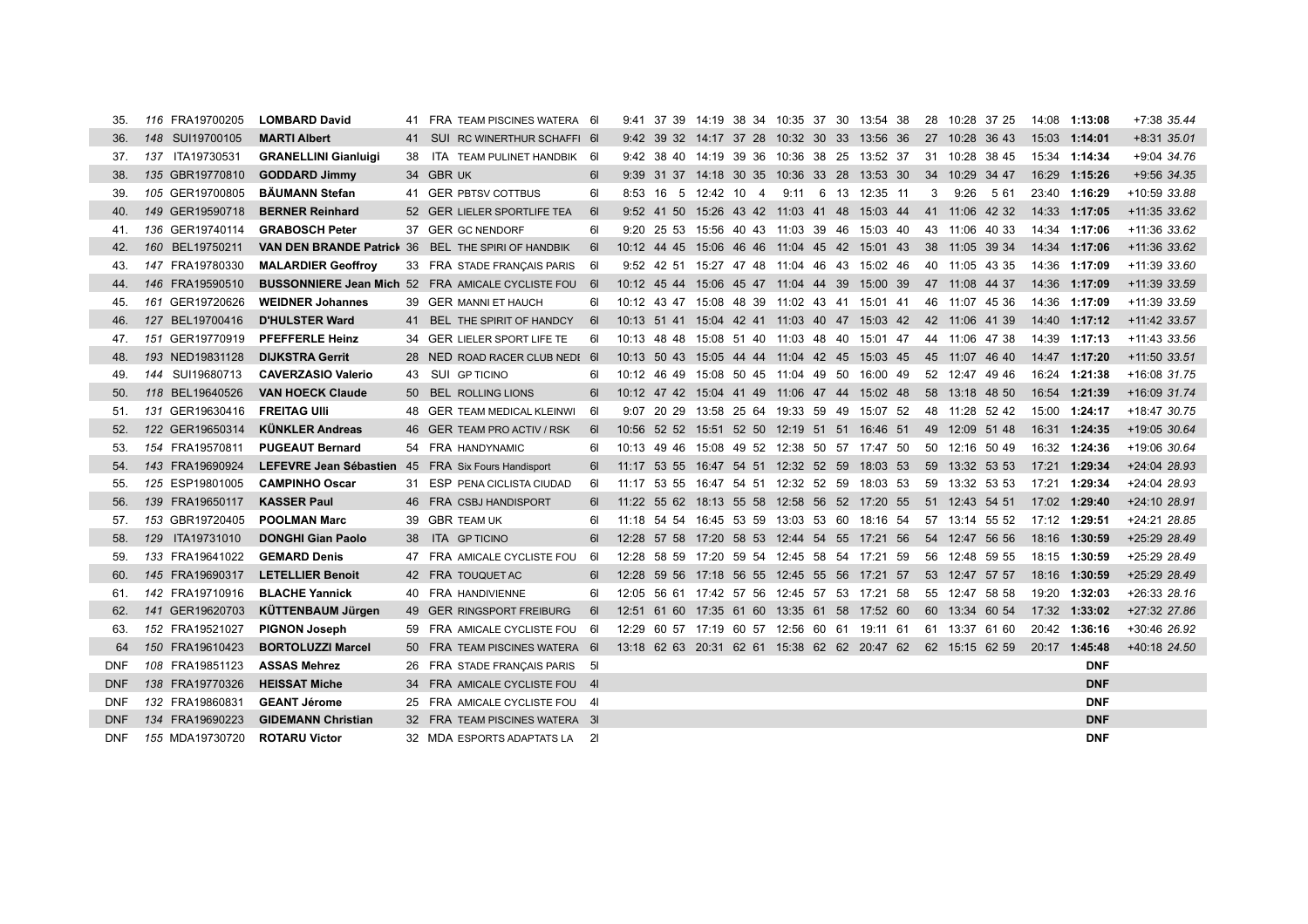| MH <sub>3</sub> |                              |                                              |    |                                                          |           |       |               |                       |                              |                                                                  |                |        |                     |                |                |                  |                |             |               |               |
|-----------------|------------------------------|----------------------------------------------|----|----------------------------------------------------------|-----------|-------|---------------|-----------------------|------------------------------|------------------------------------------------------------------|----------------|--------|---------------------|----------------|----------------|------------------|----------------|-------------|---------------|---------------|
|                 |                              |                                              |    |                                                          |           | Lap 1 |               | Lap <sub>2</sub>      |                              | Lap <sub>3</sub>                                                 |                |        | Lap 4               |                |                | Lap <sub>5</sub> |                | Lap 6       |               |               |
| Pos             | <b>UCI Code</b><br><b>Nr</b> | <b>Name</b>                                  |    | Age NOC Team                                             | Laps      |       |               |                       |                              | Time: um 'os Time: um 'os Time: um Pos Time: um Pos Time: um 'os |                |        |                     |                |                |                  |                | <b>Time</b> | <b>Time</b>   | Gap Avg       |
| $\overline{1}$  | 5 GER19660301                | <b>PURSCHKE Torsten</b>                      |    | 45 GER OTTO BOCK TEAM                                    | 61        | 8:41  | 69            | 12:08                 | 3 11                         |                                                                  |                |        | 9:08 7 4 12:28      | 5              | 9              | 9:30             | 8 1            |             | 13:30 1:05:28 | 39.59         |
| $\overline{2}$  | 1 POL19750621                |                                              |    | <b>SKRZYPINSKI Arkadiusz</b> 36 POL TEAM SOPUR / START S | <b>61</b> | 8:40  |               | 1 14 12:09            | 4 9                          | 9:08                                                             |                |        | 4 1 12:28 2         |                | 11             | 9:30             | 6 2            |             | 13:30 1:05:28 | $+0:00$ 39.59 |
| 3               | 2 GER19770812                | <b>MERKLEIN Vico</b>                         |    | 34 GER TEAM SOPUR / GC NEND 6                            |           | 8:40  |               | 3 12 12:09            | 2 10                         | 9:08                                                             |                |        | 3 11 12:30          | 8              | 2              | 9:28             | 5 <sub>3</sub> |             | 13:30 1:05:28 | $+0:00$ 39.59 |
| $\overline{4}$  | 3 FRA19650923                | <b>JEANNOT Joel</b>                          |    | 46 FRA CCP DORDOGNE                                      | 61        | 8:40  |               | 4 13 12:09            | 6 6                          | 9:08                                                             |                |        | 6 8 12:29           | 6              | $\overline{4}$ | 9:29             | $3 \quad 4$    |             | 13:31 1:05:28 | $+0:00$ 39.59 |
| 5               | 4 GER19640317                | <b>JEFFRÉ Bernd</b>                          | 47 | GER TEAM GERMANY / CG NE 6                               |           | 8:40  |               | 2 10 12:08            | 1 7                          | 9:08                                                             | $\overline{1}$ |        | 6 12:29             | 3              | 10             | 9:30             | 7 5            |             | 13:31 1:05:28 | $+0:00$ 39.58 |
| 6               | 14 AUT19670712               | <b>STERNATH Elmar</b>                        |    | 44 AUT TEAM ABSV WIEN / SB                               | <b>61</b> |       |               | 8:53 10 3 11:58 7 5   |                              | 9:06                                                             |                |        | 8 10 12:29          | 9              | $\overline{1}$ | 9:28             | 4 7            |             | 13:32 1:05:29 | $+0:01$ 39.58 |
| $\overline{7}$  | 13 ITA19710731               | <b>ACHENZA Giovanni</b>                      | 40 | ITA SPORTABILI ALBA                                      | 61        | 8:52  |               | 8 7 12:00             | 9<br>$\overline{\mathbf{3}}$ | 9:05                                                             | 9              |        | 5 12:29             | $\overline{7}$ | 6              | 9:29             | 9 6            |             | 13:32 1:05:29 | $+0:01$ 39.58 |
| 8               | 24 SUI19580402               | <b>NIETLISPACH Franz</b>                     |    | 53 SUI CARBONBIKE.CH                                     | 61        |       |               | 8:54 13 2 11:58 8 4   |                              | 9:05                                                             |                |        | 2 3 12:28           | $\overline{1}$ | 8              | 9:29             | 1 10           |             | 13:34 1:05:30 | $+0:02$ 39.57 |
| 9               | 20 ITA19821215               | <b>SANNINO Alberto</b>                       | 29 | ITA TEAM PULINET HANDBIK 6I                              |           |       |               | 8:54 15 6 12:00 12 2  |                              | $9:04$ 11                                                        |                |        | 7 12:29 10          |                | 7              |                  | 9:29 11 8      |             | 13:32 1:05:31 | $+0.03$ 39.56 |
| 10              | 28 GER19820527               | <b>GABRIEL Patrick</b>                       |    | 29 GER OTTO BOCK TEAM                                    | 61        |       |               | 8:55 17 5 11:59 13 1  |                              |                                                                  |                |        | 9:03 10 9 12:29 11  |                | 3              |                  | 9:29 10 9      |             | 13:33 1:05:32 | $+0:04$ 39.55 |
| 11              | 10 FRA19730806               | <b>ERNOULD David</b>                         |    | 38 FRA STADE FRANÇAIS PARIS                              | 6I        | 8:40  |               | 5 11 12:09            | 5 8                          | 9:08                                                             |                |        | 5 2 12:28           | $\overline{4}$ | 5              | 9:29             | 2 11           |             | 13:37 1:05:33 | $+0:05$ 39.53 |
| 12              | 64 POL19741209               | <b>WILK Rafal</b>                            |    | 37 POL K.S.I. START SZCZECI                              | 61        |       |               |                       |                              | 8:52 9 8 12:01 11 12 9:39 12 30 14:36 12                         |                |        |                     |                |                | 26 10:48 12 12   |                |             | 13:53 1:09:51 | $+4:23$ 37.10 |
| 13              | 6 SUI19760226                | <b>LIBANORE Athos</b>                        |    | 35 SUI GP TICINO                                         | 61        |       |               | 8:54 14 4 11:59 10 13 |                              |                                                                  |                |        | 9:45 13 37 15:22 14 |                |                | 24 10:23 13 13   |                |             | 13:54 1:10:19 | +4:51 36.86   |
| 14              | 7 AUT19640613                | <b>DOLLESCHAL Klaus</b>                      |    | 47 AUT TEAM ABSV WIEN / VSC                              | <b>61</b> |       |               |                       |                              | 8:53 11 15 12:18 14 32 10:39 14 29 14:09 13                      |                |        |                     |                |                | 25 10:24 14 14   |                |             | 13:55 1:10:21 | +4:53 36.84   |
| 15              | 43 FRA19650228               | <b>LEPLUMEY Jean-Paul</b>                    |    | 46 FRA CRÉANCES HANDISPORT 6                             |           |       |               |                       |                              | 9:24 20 27 13:43 17 20 10:03 16 20 13:39 19                      |                |        |                     |                |                | 14 10:04 15 18   |                | 13:59       | 1:10:55       | +5:27 36.55   |
| 16              | 9 FRA19700102                | <b>CORONT DUCLUZEAU Dic 41 FRA CSBJH RAT</b> |    |                                                          | 61        |       |               |                       |                              | 9:25 21 28 13:43 20 15 10:02 15 18 13:38 15 23 10:08 23 15       |                |        |                     |                |                |                  |                | 13:56       | 1:10:55       | +5:27 36.55   |
| 17              | 19 GER19700104               | <b>WEISANG Ralph</b>                         |    | 41 GER RV CONCORDIA REUTE                                | 6I        |       |               |                       |                              | 8:56 18 25 13:37 16 30 10:39 20 22 13:40 24                      |                |        |                     |                |                | 16 10:04 21 17   |                |             | 13:57 1:10:55 | +5:27 36.54   |
| 18              | 60 ITA19600921               | <b>THALER Raimund</b>                        | 51 | ITA GS DISABILI ALTO ADI                                 | 61        |       |               |                       |                              | 9:50 28 18 13:19 23 19 10:03 22 13 13:38 18                      |                |        |                     |                |                | 22 10:07 24 16   |                |             | 13:57 1:10:56 | +5:28 36.54   |
| 19              | 30 ITA19681113               | <b>FAGONE Orazio</b>                         | 43 | ITA SPORT ABILI ALBA ONL                                 | 61        |       | 8:55 16 26    |                       |                              | 13:38 15 28 10:38 17 19 13:38 17                                 |                |        |                     |                |                | 17 10:04 16 23   |                | 14:00       | 1:10:56       | +5:28 36.54   |
| 20              | 12 DEN19641009               | <b>THEMSEN Anders</b>                        |    | 47 DEN CCDANICA                                          | 61        |       |               |                       |                              | 9:50 26 22 13:19 22 18 10:03 21 21 13:40 23                      |                |        |                     |                |                | 12 10:03 17 19   |                | 14:00       | 1:10:56       | $+5:28$ 36.53 |
| 21              | 22 DEN19630811               | <b>GERLACH Thomas</b>                        | 48 | DEN CC DANIA                                             | 61        |       |               |                       |                              | 9:52 29 20 13:19 27 14 10:02 24 17 13:38 22                      |                |        |                     |                |                | 15 10:04 19 22   |                | 14:00       | 1:10:57       | $+5:29$ 36.53 |
| 22              | 32 GER19680307               | <b>FROMM Michael</b>                         |    | 43 GER HANDBIKE TEAM KIEL/C                              | <b>61</b> |       |               |                       |                              | 9:49 25 21 13:19 21 16 10:02 18 23 13:41 25                      |                |        |                     |                |                | 13 10:03 20 24   |                | 14:00       | 1:10:58       | +5:30 36.52   |
| 23              | 42 FRA19650920               | LABOISSERET Christophe 46                    |    | FRA SIX FOURS HANDISPORT 61                              |           |       |               |                       |                              | 9:52 30 19 13:19 28 23 10:04 27 12 13:35 21                      |                |        |                     |                |                | 21 10:07 25 21   |                | 14:00       | 1:11:00       | +5:32 36.50   |
| 24              | 18 AUT19550104               | <b>MAREK Wilhelm</b>                         |    | 56 AUT OAMTC RMC BAD GROßP 6I                            |           |       |               |                       |                              | 9:49 24 24 13:21 26 22 10:03 26 16 13:38 26                      |                |        |                     |                |                | 19 10:06 26 20   |                | 14:00       | 1:11:00       | +5:32 36.50   |
| 25              | 16 CZE19811018               | <b>BIZA Stanislav</b>                        | 30 | <b>CZE HANDBIKE CR</b>                                   | 61        |       |               |                       |                              | 9:49 22 17 13:19 18 21 10:03 19 14 13:38 16                      |                |        |                     |                |                | 18 10:05 18 25   |                | 14:09       | 1:11:05       | +5:37 36.46   |
| 26              | 35 GER19710405               | <b>WIRTH Frank</b>                           |    | 40 GER TEAM REHABILITY                                   | 61        |       |               |                       |                              | 8:56 19 29 14:14 25 17 10:02 23 15 13:38 20                      |                |        |                     |                |                | 20 10:06 22 39   |                | 15:51       | 1:12:49       | $+7:21$ 35.59 |
| 27              | 51 GER19730629               | <b>REEB Christian</b>                        |    | 38 GER TEAM REHABILITY                                   | 61        |       |               |                       |                              | 10:20 38 33 14:30 32 31 10:39 29 28 14:04 30                     |                |        |                     |                |                | 28 10:51 28 26   |                |             | 14:44 1:15:09 | +9:41 34.48   |
| 28              | 36 AUT19670423               | <b>HACKINGER Ludwig</b>                      |    | 44 AUT RSC HEINDL OOE                                    | <b>61</b> |       |               |                       |                              | 10:20 37 34 14:31 34 34 10:42 32 26 14:00 31                     |                |        |                     |                |                | 27 10:50 27 29   |                | 14:45       | 1:15:10       | +9:42 34.48   |
| 29              | 62 BEL19800416               | VANHAVERBEKE Stefaan 31 BEL THE BEST OF      |    |                                                          | 61        |       |               |                       |                              | 10:19 34 37 14:32 35 35 10:42 34 24 13:59 28                     |                |        |                     |                |                | 30 10:52 29 31   |                |             | 14:45 1:15:11 | +9:43 34.47   |
| 30              | 37 FRA19581213               | <b>HERY Patrick</b>                          |    | 53 FRA STADE FRANÇAIS PARIS                              | <b>61</b> |       |               |                       |                              | 9:49 23 23 13:20 24 25 10:06 28 42 16:11 27                      |                |        |                     |                |                | 33 10:59 32 27   |                |             | 14:44 1:15:11 | +9:43 34.47   |
| 31              | 34 GER19840304               | <b>GERBEL Jochen</b>                         |    | 27 GER RSV HALTINGEN                                     | 61        |       |               |                       |                              | 9:54 33 38 14:32 31 38 11:05 31 25 14:00 29                      |                |        |                     |                |                | 31 10:52 30 30   |                |             | 14:45 1:15:11 | +9:43 34.47   |
| 32              | 38 GBR19810406               | <b>HOUGHTON Andy</b>                         |    | 30 GBR GB TALENT                                         | 61        |       |               |                       |                              | 9:53 31 30 14:15 29 40 11:22 30 27 14:03 32                      |                |        |                     |                |                | 29 10:51 31 28   |                |             | 14:44 1:15:11 | +9:43 34.47   |
| 33              | 25 SUI19840207               | <b>CHAMMARTIN Nicolas</b>                    | 27 | <b>SUI CFR FRIBOURG</b>                                  |           |       | $\sim$ $\sim$ |                       |                              |                                                                  |                | $\sim$ |                     |                |                |                  |                |             | 1:15:11       | +9:43 34.47   |
| 34              | 45 FRA19670218               | <b>LIMEUL Didier</b>                         |    | 44 FRA HANDISPORT RENNES CL 6                            |           |       |               |                       |                              | 10:39 39 42 14:37 39 26 10:37 35 33 15:01 33                     |                |        |                     |                |                | 34 11:07 33 36   |                |             | 15:19 1:17:22 | +11:54 33.50  |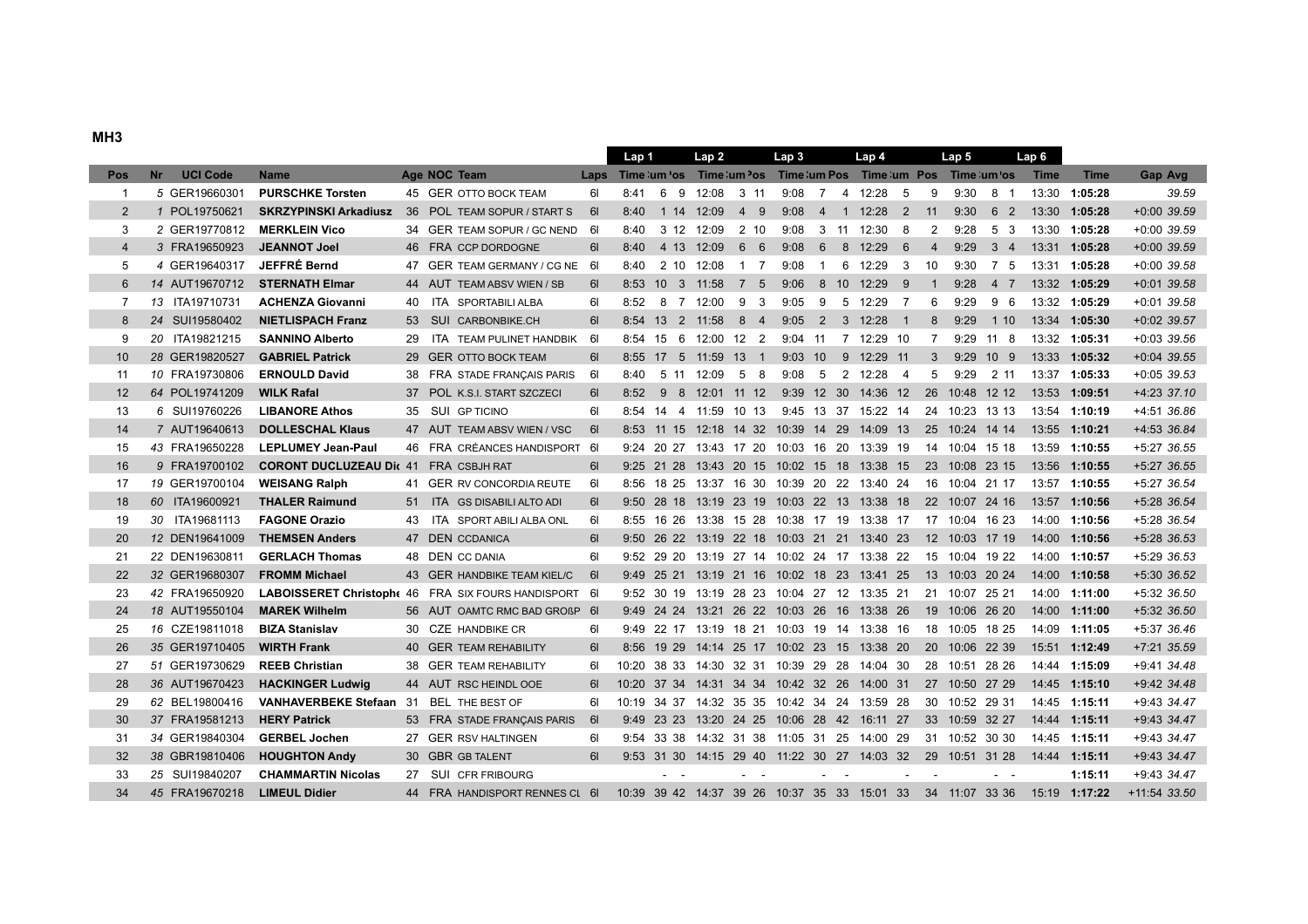| 35         | SUI19740109<br>31 | <b>FREDA Markus</b>                      | 37. | SUI RC ZÜRICH                  | 6I             | 10.39             | 40.41                                                                                                        |             |                                                                                                | 14:37 40 27 10:38 37 34 15:01 36 |                                                                                                                           |                      |        | 38     |                | 11:09 37 34                                                                                    |       | 15:17 1:17:23 | $+11:55$ 33.49 |
|------------|-------------------|------------------------------------------|-----|--------------------------------|----------------|-------------------|--------------------------------------------------------------------------------------------------------------|-------------|------------------------------------------------------------------------------------------------|----------------------------------|---------------------------------------------------------------------------------------------------------------------------|----------------------|--------|--------|----------------|------------------------------------------------------------------------------------------------|-------|---------------|----------------|
| 36         | 56 GER19790413    | <b>SPANDEL Holger</b>                    |     | 32 GER LIELER                  | 61             | 10:20             | 36 36 14:32 36 37 11:02 36 36 15:03 38                                                                       |             |                                                                                                |                                  |                                                                                                                           |                      |        |        |                | 37 11:07 36 35                                                                                 |       | 15:18 1:17:23 | $+11:55$ 33.49 |
| 37         | 57 AUT19850722    | <b>STADLBAUER Christoph</b>              |     | 26 AUT RSC HEINDL              | 61             | 10 <sup>-40</sup> | 40<br>41                                                                                                     | 14:35 38 29 |                                                                                                |                                  |                                                                                                                           | 10:39 38 35 15:01 37 |        |        | 35 11:07       | 35 37                                                                                          |       | 15:19 1:17:24 | $+11:56$ 33.49 |
| 38         | 41 GER19601022    | KOMATZ MADLENER Jose 51 GER RV EINHAUSEN |     |                                | 61             | 10:41             | 44 39                                                                                                        |             |                                                                                                | 14:34 37 33 10:39 39 32 15:00 34 |                                                                                                                           |                      |        |        |                | 36 11:07 34 38                                                                                 |       | 15:20 1:17:24 | $+11:56$ 33.48 |
| 39         | 26 FRA19670122    | <b>CHAZOT Christophe</b>                 |     | 44 FRA CANCA SPORT HANDISPC 61 |                |                   | 10:19 35 35 14:31 33 36 10:43 33 38 15:22 35                                                                 |             |                                                                                                |                                  |                                                                                                                           |                      |        |        |                | 41 12:08 38 40                                                                                 | 15:59 | 1:19:05       | +13:37 32.77   |
| 40         | 17 ISR19530805    | <b>LEVI Shay</b>                         |     | 58 ISR OZONE ELEVEN            | 61.            |                   | 13:44 53 32 14:24 46 39 11:08 44 31 14:51 40                                                                 |             |                                                                                                |                                  |                                                                                                                           |                      |        |        |                | 32 10:54 40 32                                                                                 | 15:08 | 1:20:11       | $+14:43$ 32.32 |
| 41         | 63 GER19540209    | <b>WENDLAND Hans-Theo</b>                |     | 57 GER RSV HERBOLSHEIM         | 61             |                   | 11:14 46 43 14:57 41 41                                                                                      |             |                                                                                                |                                  |                                                                                                                           | 11:37 40 39 15:50 39 |        |        | 39 11:23       | 39 33                                                                                          | 15:09 | 1:20:12       | $+14:44$ 32.31 |
| 42         | 55 NED19731124    | <b>SNIPPE Seine</b>                      |     | 38 NED ROAD RACERS CLUB NEL 6  |                |                   | 10:41 43 45 15:44 42 43 11:48 41                                                                             |             |                                                                                                |                                  |                                                                                                                           | 40 15:55 41          |        |        | 40 11:24 41 41 |                                                                                                | 16:29 | 1:22:03       | $+16:35$ 31.59 |
| 43         | 29 SUI19510514    | <b>DÜRST Erwin</b>                       | 60  | SUI SCHWEIZER PARAPLEGIK 61    |                |                   | 10:40 42 46 15:45 43 42 11:47 42 41 15:55 42                                                                 |             |                                                                                                |                                  |                                                                                                                           |                      |        |        |                | 42 12:09 42 43                                                                                 | 17:41 | 1:24:00       | +18:32 30.85   |
| 44         | 53 GER19730721    | <b>SCHNEIDER Jörg</b>                    |     | 38 GER RSKV TÜBINGEN           | 61             |                   |                                                                                                              |             |                                                                                                |                                  |                                                                                                                           |                      |        |        |                |                                                                                                |       | 1:25:00       | $+19:32$       |
| 45         | 40 SUI19710411    | <b>KAUFMANN Thomas</b>                   |     | 40 SUI RC ZENTRALSCHWEIZ       | 61             |                   | 11:14 47 44 15:12 44 44 12:35 43 43 18:07 43                                                                 |             |                                                                                                |                                  |                                                                                                                           |                      |        |        |                | 45 14:22 43 45                                                                                 | 18:55 | 1:30:27       | +24:59 28.65   |
| 46         | 59 SUI19620318    | <b>TENDON Yves</b>                       |     | 49 SUI VC COURTÉTELLE          | 6I             |                   | 12:35 50 50 18:00 49 46 13:46 47 44 18:42 46                                                                 |             |                                                                                                |                                  |                                                                                                                           |                      |        |        |                | 43 13:02 46 42                                                                                 |       | 17:40 1:33:47 | +28:19 27.64   |
| 47         | 52 FRA19461229    | <b>ROLLAND Louis</b>                     |     | 65 FRA HANDIVIENNE             | 6I             | 12.25             | 49.49                                                                                                        |             |                                                                                                | 17:34 48 47 13:47 46 46 19:15 45 |                                                                                                                           |                      |        | 44     | 13:03 45 44    |                                                                                                | 17:43 | 1:33:50       | +28:22 27.62   |
| 48         | 61 FRA19700309    | <b>TOUAT Didier</b>                      |     | 41 FRA ECLAT HANDISPORT        | 61             | 11:51             | 48 47                                                                                                        |             |                                                                                                | 16:37 47 45 12:59 45 45 18:43 44 |                                                                                                                           |                      |        |        | 46 14:37       | 44 46                                                                                          | 20:17 | 1:35:07       | +29:39 27.25   |
| <b>DNF</b> | 47 SUI19930323    | <b>MUSTER Michel</b>                     | 18  | SUI RC ZENTRALSCHWEIZ          | 41             |                   | $\sim$ $\sim$                                                                                                |             |                                                                                                |                                  | $\sim$                                                                                                                    |                      |        |        |                | $\sim$ $\sim$                                                                                  |       | <b>DNF</b>    |                |
| <b>DNF</b> | 48 ITA19920914    | <b>BERNARDI lago</b>                     |     | 19 ITA SPORTIME ASD            | 4 <sup>1</sup> |                   | $ -$                                                                                                         |             | $\frac{1}{2} \left( \frac{1}{2} \right) \left( \frac{1}{2} \right) \left( \frac{1}{2} \right)$ |                                  | - -                                                                                                                       |                      |        |        |                | $\frac{1}{2} \left( \frac{1}{2} \right) \left( \frac{1}{2} \right) \left( \frac{1}{2} \right)$ |       | <b>DNF</b>    |                |
| <b>DNF</b> | 15 FRA19901123    | <b>BOSREDON Mathieu</b>                  |     | 21 FRA HANDISPORT PAYS VERT    | 41             |                   | $\sim$ 100 $\sim$                                                                                            |             | $\sim$ $ \sim$                                                                                 |                                  | $\frac{1}{2} \left( \frac{1}{2} \right) \left( \frac{1}{2} \right) \left( \frac{1}{2} \right) \left( \frac{1}{2} \right)$ |                      | $\sim$ | $\sim$ |                | $ -$                                                                                           |       | <b>DNF</b>    |                |
| <b>DNF</b> | 21 GBR19860708    | <b>ALDIS Brian</b>                       |     | 25 GBR GB CYCLING              | 3I             |                   | $\frac{1}{2} \left( \frac{1}{2} \right) \left( \frac{1}{2} \right) = \frac{1}{2} \left( \frac{1}{2} \right)$ |             | $\frac{1}{2} \left( \frac{1}{2} \right) \left( \frac{1}{2} \right) \left( \frac{1}{2} \right)$ |                                  | $\sim$ 100 $\sim$ 100 $\sim$                                                                                              |                      |        |        |                | $\frac{1}{2} \left( \frac{1}{2} \right) \left( \frac{1}{2} \right) \left( \frac{1}{2} \right)$ |       | <b>DNF</b>    |                |
| <b>DNF</b> | 8 NED19590710     | <b>STRIJKER Freek</b>                    |     | 52 NED GSC EMMEN/RCNN/FTC      | 21             |                   | $ -$                                                                                                         |             | - -                                                                                            |                                  | $ -$                                                                                                                      |                      |        |        |                | $\sim$ 10 $\sim$                                                                               |       | <b>DNF</b>    |                |
| <b>DNF</b> | 46 SUI19590721    | <b>MÜLLER Guido</b>                      | 52  | SUI RC ZÜRICH                  | 21             |                   | - -                                                                                                          |             | - -                                                                                            |                                  | $\sim$                                                                                                                    |                      |        |        |                | - -                                                                                            |       | <b>DNF</b>    |                |
| <b>DNF</b> | 27 ITA19640226    | <b>CRATASSA Mauro</b>                    |     | 47 ITA ASD VITERSPORT          | 21             |                   | $ -$                                                                                                         |             | $\sim$ 100 $\sim$                                                                              |                                  | - -                                                                                                                       |                      |        |        |                | $ -$                                                                                           |       | <b>DNF</b>    |                |

### **MH4**

|                 |                              |                        |                                       |             | Lap 1           |                    | Lap 2       |                |                | Lap 3       |                 | Lap <sub>4</sub> |             |    | Lap 5           |               | Lap 6       |         |                |
|-----------------|------------------------------|------------------------|---------------------------------------|-------------|-----------------|--------------------|-------------|----------------|----------------|-------------|-----------------|------------------|-------------|----|-----------------|---------------|-------------|---------|----------------|
| <b>Pos</b>      | <b>UCI Code</b><br><b>Nr</b> | <b>Name</b>            | Age NOC Team                          |             | Laps Time:um'os |                    | Time um 'os |                |                | Time um Pos |                 |                  | Time um Pos |    | Time um os      |               | <b>Time</b> | Time    | Gap Avg        |
|                 | BEL19710305<br>69            | <b>DECLEIR Wim</b>     | BEL BEST OF EUROPE HANDE<br>40.       | -61         | 10.16           | .5                 | 13.15       |                | $\mathbf{b}$   | 9.57        |                 | 13:43            |             |    | 10:20           | $\mathcal{P}$ | 13:57       | 1:11:30 | 36.24          |
|                 | 67 GER19610518               | <b>MOSANDL Norbert</b> | 50 GER RSC COTTBUS/SB ROSEN           | -61         | 10:17           |                    | 13:15       | 3              |                | 9:57        | 3               | $5 \quad 13:44$  | -5          | 3  | 10:21           | $-4$          | 13:57       | 1:11:31 | $+0:01$ 36.24  |
| 3.              | 70 NED19910610               | <b>PLAT Jetze</b>      | 20 NED WOLTURNUS                      | 61.         | 10:16           | -3<br>4            | 13:15       |                | 4              | 9:57        |                 | 13:43<br>3       | -3          |    | 10:20           | - 3           | 13:59       | 1:11:32 | $+0.02$ 36.23  |
| 4.              | ISR19700426<br>71            | <b>GRUBERG Nati</b>    | 41 ISR ETGARIM                        | 61          | 10:15           | $\mathcal{P}$<br>4 | 13:16       | $\overline{4}$ | $\overline{2}$ | 9:57        | 4               | 2 13:42 1        |             |    | 4 10:21         | 3 4           | 14:03       | 1:11:37 | $+0.07, 36.19$ |
|                 | SUI19650321<br>68.           | <b>HUBER Bruno</b>     | SUI RC ST-GALLEN<br>46.               | 61          | 10:15           | -5                 | 13:17       | 5              | 3              | 9:57        | 5               | 13:42            | - 2         | 5  | 10:21           | 55            | 14:05       | 1:11:39 | $+0:09$ 36.17  |
| 6.              | 72 GER19870915               | <b>HAUCH Max</b>       | 24 GER JUWI                           | 61          | 10:16           | 3.7                | 13:25       | - 6            |                | 10:51       | 6               | 8                | $15:14$ 6   | 8  | 11:35           | - 6           | 15:33       | 1:16:56 | $+5:26$ 33.69  |
|                 | 73 NED19611029               | VINK John              | 50 NED RWC AHOY                       | 61          | 10:16           | - 6<br>6           | 13:25       |                | 8              | 10:52       | -8              | 15:13<br>6       | - 8         |    | 11:35           | -8            | 15:34       | 1:16:56 | +5:26 33.68    |
| 8.              | 66 SUI19620226               | <b>EBERLE Walter</b>   | 49 SUI CARBONBIKE.CH                  | 61 <b>G</b> | 10:17           | 88                 | 13:28       | - 8            |                | 6 10:48     | 77              | 15:13            | - 7         |    | 6 11:34         | 68            | 15:35       | 1:16:57 | $+5:27$ 33.68  |
| 9.              | 74 SUI19911204               | <b>KUSTER Cedric</b>   | RC ZENTRALSCHWEIZ<br>SUI<br><b>20</b> | 61          | 10:17           | -9<br>9            | 13:35       | 9 10           |                | 12:22       | 9               | 16:35<br>9       | <b>q</b>    | 10 | 12:52           | 9 10          | 17:05       | 1:22:48 | $+11:18$ 31.30 |
| 10 <sub>1</sub> | 75 LUX19720817               | <b>WAGENER Joël</b>    | 39 LUX ACT KOPSTAL                    | 61          | 10.54           | 10, 10             | 15:58       | $10^{-}$       | 9              | 12.20       | 10 <sup>1</sup> | -10              | 16:54 10    |    | $9 \quad 12:37$ | $10 \quad 9$  | 16:32       | 1:25:18 | $+13:48$ 30.38 |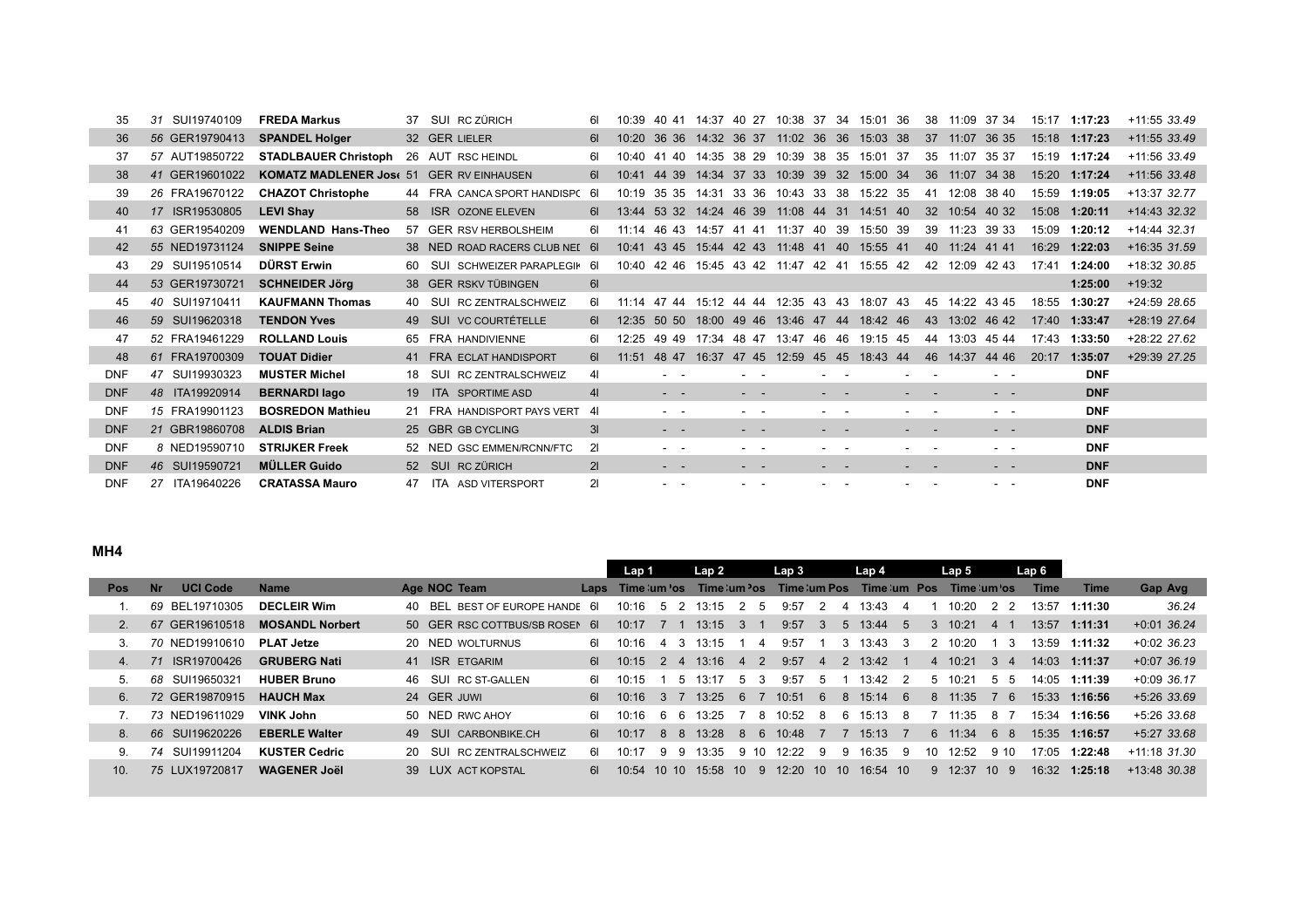#### **MHO**

|     |           |                 |                          |                                      |             | Lap 1           |    |              | Lap 2       |                                           | Lap 3                   |              |                | Lap 4       |    |                | Lap 5           |          | Lap 6       |                 |                |
|-----|-----------|-----------------|--------------------------|--------------------------------------|-------------|-----------------|----|--------------|-------------|-------------------------------------------|-------------------------|--------------|----------------|-------------|----|----------------|-----------------|----------|-------------|-----------------|----------------|
| Pos | <b>Nr</b> | <b>UCI Code</b> | <b>Name</b>              | Age NOC Team                         |             | Laps Time:um'os |    |              |             |                                           | Time um 'os Time um Pos |              |                | Time um Pos |    |                | Time um os      |          | <b>Time</b> | Time            | Gap Avg        |
|     |           | 80 NED19840313  | <b>BRUIJN Roel</b>       | 27 NED TEAM DOUBLE PERFORM           | - 61        | 9.53            | 22 |              | 13:01       |                                           | 9:43                    |              |                | 13:14       | -3 |                | 10:06           |          | 13:37       | 1:09:36         | 37.24          |
|     |           | 81 USA19601031  | <b>PETERSON Chris</b>    | 51 USA TOP END / INVACARE            | 61          | 9.52            |    | $\mathbf{3}$ | 13:01       | $\begin{array}{ccc} 2 & 3 \\ \end{array}$ | 9:43                    | $\mathbf{3}$ |                | $13:14$ 2   |    |                | $2 \quad 10:06$ | $-3$ $+$ | 13:37       | 1:09:36         | $+0:00$ 37.24  |
|     |           | 79 NED19850427  | <b>PLAT Matthijs</b>     | 26 NED RRC NEDERLAND                 | 61          | 9:53            | 41 |              | 13:00       | - 3 - 1                                   | 9:43                    | 2 2          |                | 13:14       |    |                | 10:06           | 2 3      | 13:37       | 1:09:36         | $+0:00$ 37.23  |
|     |           | 78 SUI19611107  | MÜLLER Meinrad           | 50 SUI RCZ SWITZERLAND               | 61 <b>G</b> | 9:53            | 34 |              | $14:30$ 4 7 |                                           | 11:29                   | 6            |                | 6 15:03 6   |    | $\overline{4}$ | 11:07           | 64       | 15:04       | 1:17:09         | $+7:33$ 33.60  |
|     | 82.       | ITA19630606     | <b>BOSI Massimiliano</b> | TFAM PULINET HANDRIK<br>48.<br>ITA   | - 61        | 10.20           | 65 |              | 14:36       | 55                                        | 10:56                   | 5            | .5             | 15:03       | -5 | 6              | 11:07           | 55       |             | $15:05$ 1:17:09 | $+7:33$ 33.59  |
| 6.  | 84        | GER19620318     | <b>ZIEGLER Bernd</b>     | 49 GER TEAM SOPUR / RADSPOR 6        |             | 10:20           | 56 |              | $14:36$ 6 4 |                                           | 10:55                   | 4            | $\overline{4}$ | $15:03$ 4   |    |                | $5 \quad 11:07$ | 4 6      | 15:07       | 1:17:12         | $+7:36$ 33.57  |
|     | 83.       | ITA19720307     | <b>BOTTAN Yves</b>       | TEAM PISCINES WATERA 6<br>ITA.<br>39 |             | 10:47           |    |              | 15:14       |                                           |                         |              |                | 16:16       |    |                | 13:15           |          | 18.15       | 1:25:17         | $+15:41$ 30.39 |

### **WH1**

|            |                |                 |                              |                  | Lap 1       | Lap 2 | Lap 3     | Lap 4 .                                                            | Lan 5     |               |         |
|------------|----------------|-----------------|------------------------------|------------------|-------------|-------|-----------|--------------------------------------------------------------------|-----------|---------------|---------|
| <b>Pos</b> | $\blacksquare$ | <b>UCI Code</b> | <b>Name</b>                  | Age NOC Team     |             |       |           | Laps Time:um os Time:um os Time:um Pos Time:um Pos Time:um os Time |           | Time          | Gap Avg |
|            |                |                 | 166 SUI19690913 F SCHMID Pia | 42 SUI RC ZÜRICH | 6 17:45 1 1 | 24:54 | 18:46 1 1 | 26:27 1                                                            | 19:40 1 1 | 26:34 2:14:10 | 19.32   |

### **WH2**

|     |     |                 |                                       |                               |             | Lap 1           |     |       | Lap 2                   |         | Lap 3                     |              | Lap 4                       |                | Lap 5                   |            | Lap 6 |                 |                |
|-----|-----|-----------------|---------------------------------------|-------------------------------|-------------|-----------------|-----|-------|-------------------------|---------|---------------------------|--------------|-----------------------------|----------------|-------------------------|------------|-------|-----------------|----------------|
| Pos |     | <b>UCI Code</b> | <b>Name</b>                           | Age NOC Team                  |             | Laps Time:um os |     |       | Time um <sup>y</sup> os |         | Time um Pos               |              | Time um Pos                 |                |                         | Time um os | Time  | <b>Time</b>     | Gap Avg        |
|     | 167 |                 | SUI19760622 F SCHWALLER Ursula        | SUI VCK KERZERS<br>35         | 61.         | 10:40           |     | 14:50 |                         |         | 11.33                     |              | 15:39                       |                | 11:46                   |            | 15.42 | 1:20:12         | 32.31          |
|     |     |                 | 168 ITA19781209 F FENOCCHIO Francesca | ITA SPORTABILI ALBA<br>33     | 61 L        |                 |     |       |                         |         | 10:41 2 2 15:16 2 2 11:39 |              | 2 2 16:16<br>$\overline{2}$ |                | 2 12:01                 | 32         | 16:20 | 1:22:17         | $+2:05$ 31.49  |
|     | 170 |                 | ITA19891128 F SCHULER Claudia         | 22 ITA GRUPP SPORTIVO DISAB 6 |             | 10:43           | 4 3 |       |                         |         | 15:17 4 3 11:40           | 33           | 16:17                       |                | 11:59                   | 24         |       | $16.18$ 1:22:17 | $+2:05$ 31.49  |
|     |     |                 | 171 POL19810428 F KALUZA Renata       | 30 POL KSL START SZCZECIN     | 61 <b>G</b> |                 |     |       |                         |         | 10:43 3 4 15:17 3 4 11:41 |              | 16:18                       | $\overline{4}$ | 11:59<br>$\overline{4}$ | 4 3        |       | $16.18$ 1:22:18 | $+2:06$ 31.49  |
|     |     |                 | 169 SVK19630323 F OROSZOVA Anna       | 48 SVK HANDBIKE TEAM SLOVAK 6 |             | 11.05           | 55  | 17:01 |                         |         | 5 5 12:48                 | 5            | 5 17:46                     | - 5            | $5 \quad 13:12$         | 55         | 17.21 | 1:29:16         | $+9:04$ 29.04  |
| 6.  |     |                 | 172 RUS19830604 F MOSHKOVICH Svetlana | 28 RUS OTTO BOCK TEAM         | 61 I        | 12.38           | 6   | - 6   | 17.52                   | -6<br>6 | 14:14                     | $\mathbf{h}$ | 20:17                       | - 6            | 6 19:18                 | 66         | 19.57 | 1:44:18         | $+24:06$ 24.85 |

### **WH3**

|     |           |                 |                                      |                                | Lap 1                 |  | Lap 2     |                | Lap 3                     |  | Lap 4                                                                 |   | Lap 5       |  | Lap 6       |               |                              |
|-----|-----------|-----------------|--------------------------------------|--------------------------------|-----------------------|--|-----------|----------------|---------------------------|--|-----------------------------------------------------------------------|---|-------------|--|-------------|---------------|------------------------------|
| Pos | <b>Nr</b> | <b>UCI Code</b> | <b>Name</b>                          | Age NOC Team                   |                       |  |           |                |                           |  | Laps Time: um 'os Time: um 'os Time: um Pos Time: um Pos Time: um 'os |   |             |  | <b>Time</b> | <b>Time</b>   | Gap Avg                      |
|     |           |                 | 176 SUI19540502 F HUSER Theres       | 57 SUI RC ZENTRALSCHWEIZ       | 61 10:44              |  |           |                | . 1 2 15:18 2 2 11:41 2 1 |  | 16:16 1                                                               |   | 2 11:59 1 2 |  |             | 16:18 1:22:18 | 31.49                        |
|     |           |                 | 2. 175 SUI19691209 F GRAF Sandra     | 42 SUI RC ST-GALLEN            | 6 10:44 2 1           |  | $15:17$ 1 | $\blacksquare$ | 11:41                     |  | 1 2 16:18 2 1                                                         |   | $11:59$ 2 1 |  |             | 16:17 1:22:18 | $+0.0031.49$                 |
|     |           |                 | 3. 173 FRA19590211 FLAMBERT Murielle | 52 FRA AME MONTARGIS           | 6 12.37 4 3 17.27 3 4 |  |           |                |                           |  | 13:06 3 3 18:04 3                                                     | 4 | 13:53 3 3   |  |             |               | $18:53$ 1:34:02 +11:44 27.56 |
|     |           |                 | 174 GER19510915 F ANGGRENY Lily      | 60 GER RSV BOCHUM - TV WATT 6I |                       |  |           |                |                           |  | 12:36    3    4    17:28    4    3    13:06    4    4    18:07    4   |   | 3 13:51 4 4 |  | 19:01       | 1:34:11       | $+11.53$ 27.52               |